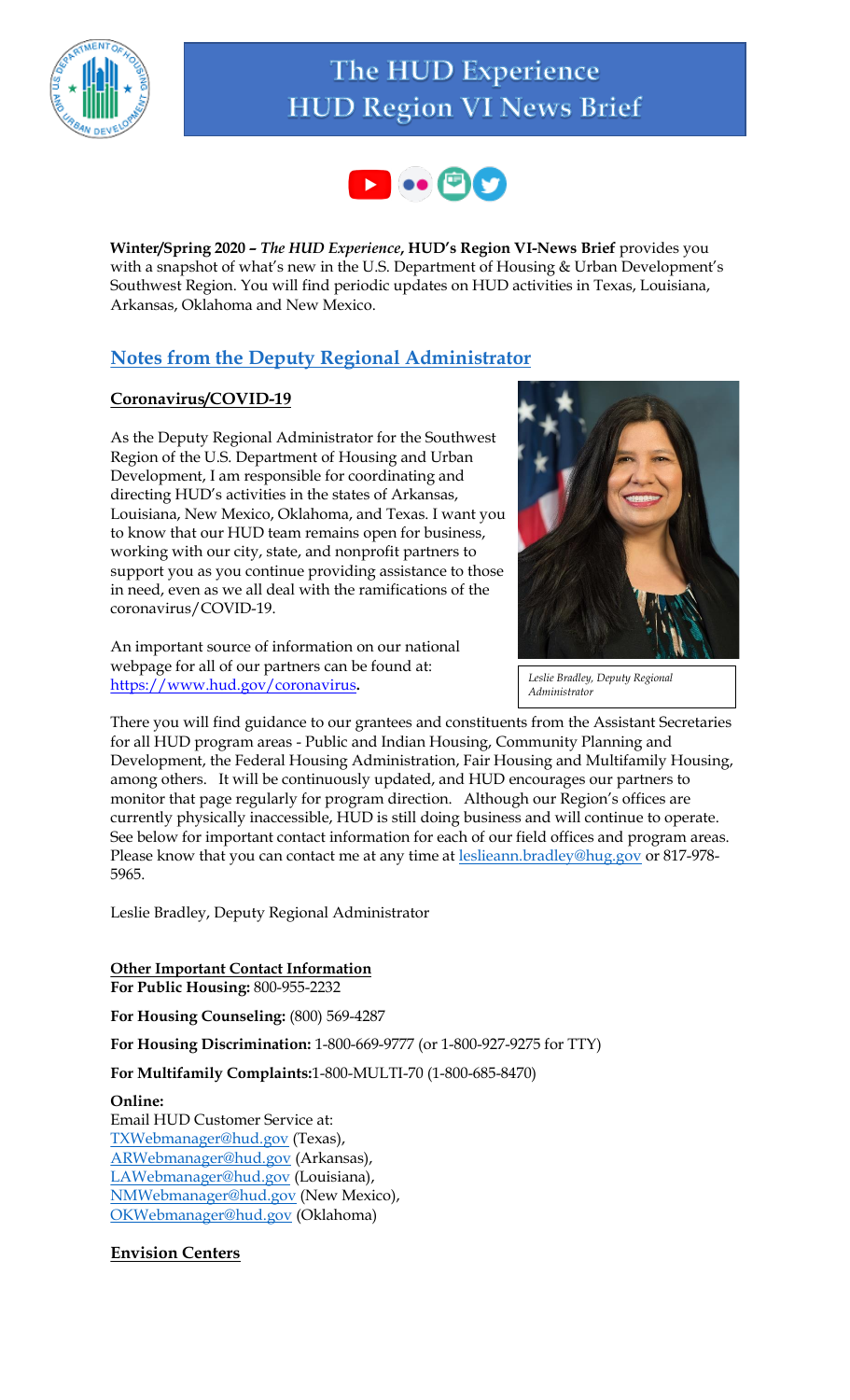EnVision Centers (ECs) are shining examples of HUD's focus on building sustainable solutions for fostering independence and maintaining the availability of affordable housing. They are a collaboration between local governments, non-profit partners, institutions of learning, and local, state, and national government service agencies. While established HUD programs focus primarily on rental assistance, ECs take a holistic approach by surrounding customers with tools they need to progress. ECs are centralized hubs that serve as an incubator to support the four key pillars of self-sufficiency which are: Economic Empowerment, Educational Advancement, Health and Wellness, and Character and Leadership.

Developing these attributes with support and skills training, EC's HUD assisted tenants can move to a point where they need less, or even no, assistance from HUD. Participants might find daycare assistance, health care services, high school and higher learning opportunities, job skills training, job placement, and more. The bottom line is that ECs can provide social and economic upward mobility typically co-located in one facility to help increase access and ease of use for the community.

Region VI is proud to have two centers of the program's first round demonstration cohort located in Fort Worth, Texas and in the Choctaw Nation in Oklahoma. Building on this initial success, the HUD Southwest team remained very proactive in encouraging EC development in communities throughout. Now, three additional communities in Texas are approved to participate in the program. Arlington, Brownsville, and San Antonio in Texas have each received designations as ECs, and more are on the way! Region VI will continue work to help more communities towards EC participation, providing more opportunities for more people throughout the Southwest.

### **Region VI News**

### Humans of HUD: Benjamin Franklin

By: HUD Office of Public Affairs



*Photo: Benjamin Franklin.*

Meet Benjamin Franklin from San Antonio. He recently experienced homelessness after his parents gave up their custodial rights. Fortunately, under a local HUD-funded program, he found a place to call home.

Humans of HUD is designed to show the human side of HUD's programs-it includes stories and videos from people who tell their stories of how HUD programs helped change their lives for the better. Check out **[Benjamin's](https://lnks.gd/l/eyJhbGciOiJIUzI1NiJ9.eyJidWxsZXRpbl9saW5rX2lkIjoxMDYsInVyaSI6ImJwMjpjbGljayIsImJ1bGxldGluX2lkIjoiMjAyMDAyMTMuMTcxNjQxNjEiLCJ1cmwiOiJodHRwczovL3lvdXR1LmJlL2lwM2swUmFKaUk4In0.oYnZ9GC3YAoneuhOgipB1V0Z-_xWHY6GxQYjhmCNlo8/br/75033833739-l)** and others' stories on HUD's main website and [YouTube channel.](https://lnks.gd/l/eyJhbGciOiJIUzI1NiJ9.eyJidWxsZXRpbl9saW5rX2lkIjoxMDgsInVyaSI6ImJwMjpjbGljayIsImJ1bGxldGluX2lkIjoiMjAyMDAyMTMuMTcxNjQxNjEiLCJ1cmwiOiJodHRwczovL3d3dy55b3V0dWJlLmNvbS9wbGF5bGlzdD9saXN0PVBMRFliajZjeWtZWjhXLUhZckhybnpCSVZwR2ZHbWFzdjMifQ.hp3ZnqT0dUafklb_eQ--YqKjDEBpRBas5bfX7_ICN6o/br/75033833739-l) If you know someone you think would be a good

candidate for an HOH story or video, please contact us at [patricia.a.campbell@hud.gov](mailto:patricia.a.campbell@hud.gov).

\_\_\_\_\_\_\_\_\_\_\_\_\_\_\_\_\_\_\_\_\_\_\_\_\_\_\_\_\_\_\_\_\_\_\_\_\_\_\_\_\_\_\_\_

### EnVisioning Greater Opportunities

By: Patricia Campbell



*Photo: Secretary Carson speaks with a student as he tours Alamo Colleges Eastside Education Training Center in San Antonio with Chancellor Dr. Mike Flores.*

Secretary Carson recently visited San Antonio to designate the Alamo Colleges Eastside Education Training Center (EETC) as an EnVision Center.

"EnVision Centers are a way to connect local resources with the people who need them the most," said Secretary Carson. "From job training classes to financial counseling, I see so many vital services being provided here that have an unimaginable impact on the lives of the people you help. I look forward to seeing the brighter futures the EETC will continue to bring to the San Antonio community."

The EETC serves as a center of collaboration in the San Antonio community, bringing together more than 20 non-profit and government entities to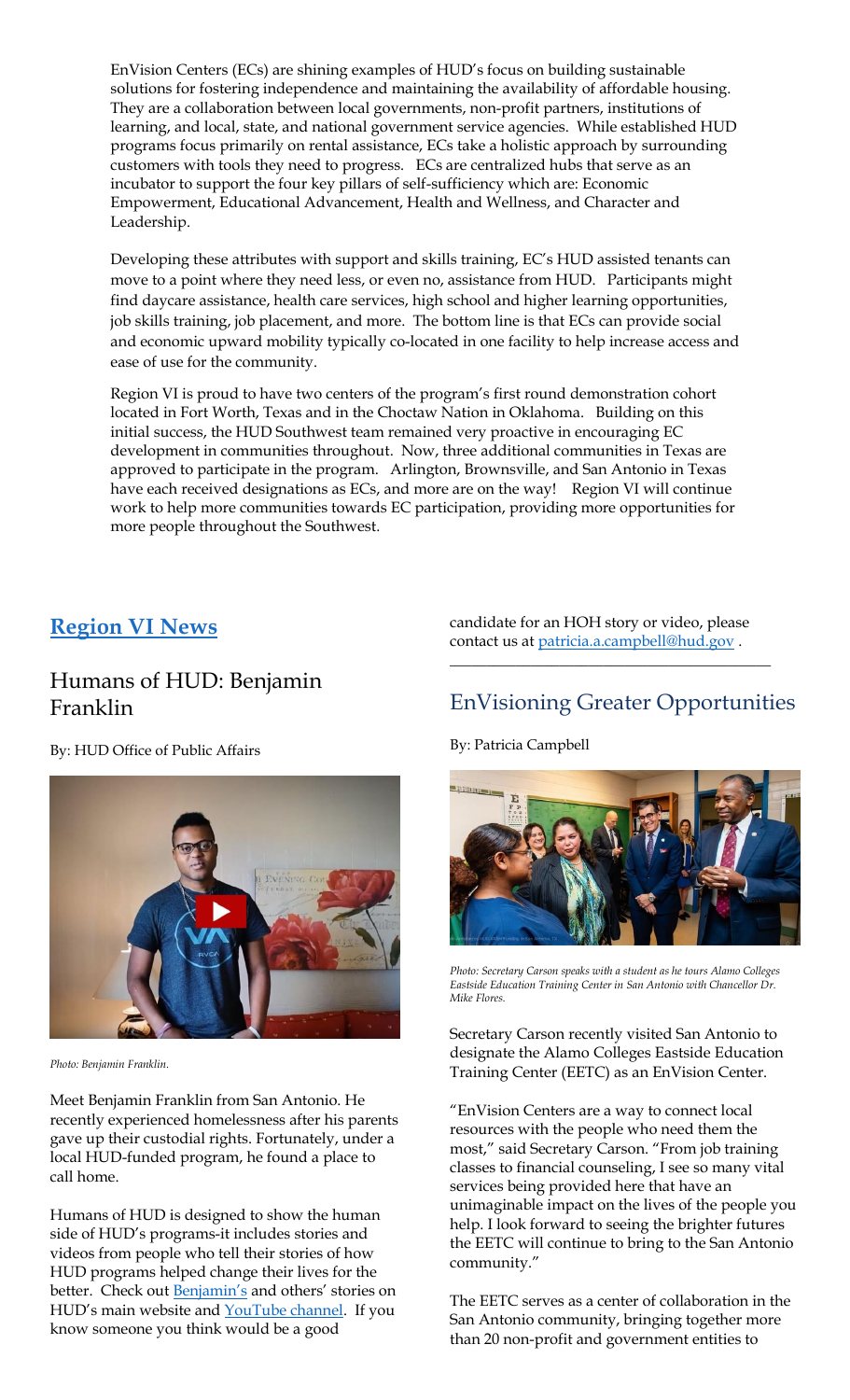provide job training and placement, re-entry services, literacy education, case management, including childcare and transportation services, financial counseling and small business development counseling. The EETC EnVision Center joins the Southwest region's other EnVision Centers in Arlington, Brownsville, Fort Worth, Texas, and Poteau Oklahoma (Choctaw Nation).

\_\_\_\_\_\_\_\_\_\_\_\_\_\_\_\_\_\_\_\_\_\_\_\_\_\_\_\_\_\_\_\_\_\_\_\_\_\_\_\_\_\_\_\_\_\_\_

## Showing Support for Homeless Veterans in Texarkana

### By: David Blick



*Photo: Photo: King Wong, Staff Attorney - Lone Star Legal Aid, and David Blick, Field Policy Management, Senior Analyst – Little Rock at Operation Stand Down.*

Little Rock Field Office Director, Wanda Merritt and HUD Senior Analyst, David Blick recently participated in the *Operation Stand Down for Veterans* at Texarkana College. Co-sponsored by the Overton Brooks VAMC Homeless Program, East Texas Veterans Resource Center and Trinity Presbyterian Church-Hero's Pantry, *Operation Stand Down* brings together agencies, businesses, and the faith community to address the issue of homelessness. This "one-stop-shop" event offers homeless veterans a safe-haven from the streets where they can get lunch, clothing, haircuts, healthcare, social services, and be connected to vocational and legal assistance. One goal of the operation is to create a supportive community that can help strengthen the self-esteem of people experiencing homelessness. HUD staff met with several participating vendors, including Veterans Affairs staff and Lone Star Legal Aid.

Wanda Merritt said, "We are proud to report the Housing Authority of Texarkana, Texas has a total of sixteen HUD-VASH vouchers that are 100 percent leased up – doing its part to help end veteran's homelessness."

Secretary Carson Visits Houston Homeless Shelters and Conducts Homeless Roundtable in Houston

\_\_\_\_\_\_\_\_\_\_\_\_\_\_\_\_\_\_\_\_\_\_\_\_\_\_\_\_\_\_\_\_\_\_\_\_\_\_\_\_\_\_\_\_\_

#### By: Scott Hudman



*Left to Right, Betty Nunally, Secretary Carson, Hank Rush, and Congressman Dan Crenshaw discuss successful programs offered at Star of Hope.*

Secretary Ben Carson's recent visit to Houston focused on homelessness, visiting the Star of Hope Mission as well as holding a roundtable discussion on the challenges of addressing homelessness in Houston. Star of Hope (SoH) is a Christian centered ministry dedicated to meeting the needs of Houston's homeless men, women and children. Their facilities serve approximately 3,500 homeless individuals and families each year. The Secretary toured their main campus along with Congressman Dan Crenshaw, HUD Deputy Regional Administrator Leslie Bradley, and Houston Field Office Director Dr. Edward Pringle.

After the tour, the Secretary set out for Rice University's Baker Institute for a roundtable discussion on issues surrounding homelessness and challenges facing homeless providers. The Houston Continuum of Care, the City of Houston, Harris County, the Houston Housing Authority, Rice University, and thirty representatives of invested organizations combating homelessness in Houston participated in the discussion. Many topics were discussed, including the successful VASH program and HUD efforts to bring pathways to self-sufficiency. All attending renewed their commitment to serve the homeless community in Houston.

### Spreading Holiday Cheer to the Homeless

\_\_\_\_\_\_\_\_\_\_\_\_\_\_\_\_\_\_\_\_\_\_\_\_\_\_\_\_\_\_\_\_\_\_\_\_\_\_\_\_\_\_\_\_\_

By: Darlene Swearington



*Left to right – Darlene Swearington, Scott Hudman, Sidni Campbell, Delilah Oates, and Ursula McClendon* from the HUD Houston Field Office volunteered to serve lunch at the Star of Hope Mission in Houston in December 2019 in the spirt of giving back to the community*.*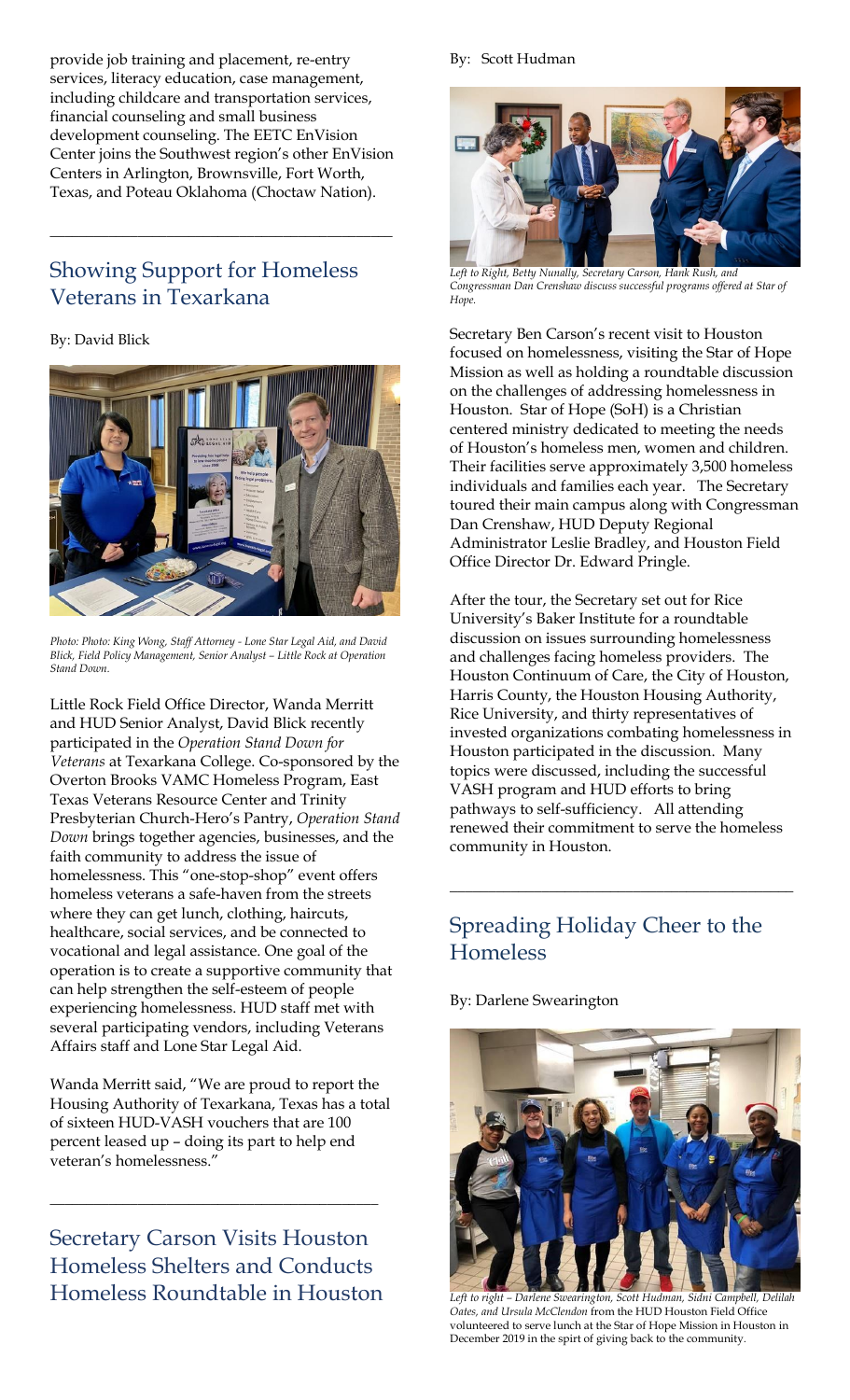The Houston Field office team recently served lunch and good cheer at two Star of Hope Mission campuses (SOHM), the Men's Center and the Women and Family Shelters. A cross-collaborative effort, the teams consisted of employees from the Office of Community Planning and Development, Office of Fair Housing and Equal Opportunity and Field Policy and Management. SOHM staff and clients expressed great appreciation for their service, with over 200 customers served. The team welcomed the opportunity to personally interact with clients of the shelters, serving a hot lunch and warm feelings on a cold day. "It really hits you to understand how grateful they are for that meal," said Scott Hudman.

**[Star of Hope](https://www.sohmission.org/) is a Christian-centered community** supporting Houston's homeless men, women, and children. The agency encourages positive life changes through programs in spiritual growth, education, employment, life management, and substance abuse recovery.

\_\_\_\_\_\_\_\_\_\_\_\_\_\_\_\_\_\_\_\_\_\_\_\_\_\_\_\_\_\_\_\_\_\_\_\_\_\_\_\_\_\_\_\_\_\_\_

### Bright Futures Ahead with FSS

By: Ahsaki Thurman



*Photo: From left to right – Deana Brossard, Fort Worth Housing Solutions, FSS Manager; Ahsaki Thurman, former HUD PIH Fort Worth Field Office Division Director, Mary-Margaret Lemons, President Fort Worth Housing Solutions.*

Fort Worth Housing Solutions (FWHS) recently honored FWHS clients who completed their selfsufficiency goals this year. Thirty clients completed the Family Self Sufficiency (FSS) program and received escrow checks totaling more than \$166,000. Another 17 clients purchased homes through the HCV homeownership program. Many of the homeowners had the pleasure of purchasing newly constructed homes, which allowed them to be a part of selection and customization process of their new homes.

FWHS also recognized three youth honorees (graduating HS Seniors) who participated in the FWHS Silhouettes program, a mentoring program that FWHS supports year-round. The program partners with the local Alpha Kappa Alpha Sorority and encourages young women to become active members in their communities.

Ahsaki Thurman spoke during the graduation where she congratulated participants on their successes and encouraged them to continue moving forward on next level goals. HUD continues to support these types of initiatives and many others.

## Brownsville Residents Prepare for a "Buena Vida" With Opening of City's New EnVision Center

By: Patricia Campbell



HUD EnVision Center Program Manager Unabyrd Wadhams (holding certificate) was joined by Region VI DRA Leslie Bradley (l. of her) and City of Brownsville and HACB officials at the designation of the Buena Vida Choice Neighborhood EnVision Center in Brownsville in February. It was the third EC in Texas at the time of the designation, joining San Antonio and Fort Worth.

Residents of Brownsville, Texas, can find help in reaching their life goals with the recent designation of the Buena Vida Choice Neighborhood EnVision Center in February 2020.

Brownsville was the third city in Texas and the fourth in Region VI to receive an EnVision Center designation. EnVision Centers are part of HUD Secretary Carson's initiative to offer a more holistic housing approach by connecting HUD-assisted and low-income families with the tools that can lead to self sufficiency. The principle partners for the Brownsville EC are the Housing Authority of the City of Brownsville (HACB), the City of Brownsville and the Revival of Cultural Arts Center.

EnVision Center Program Manager Unabyrd Wadhams came from Washington, D.C., to present the offical designation certificate. "Secretary Carson believes that public-private partnerships are the way we as a country can lead low-income families to life success," she said. "EnVision Centers are the perfect example of that partnership, and Mayor Martinez and the city, HACB and the Cultural Arts Center are to be commended for both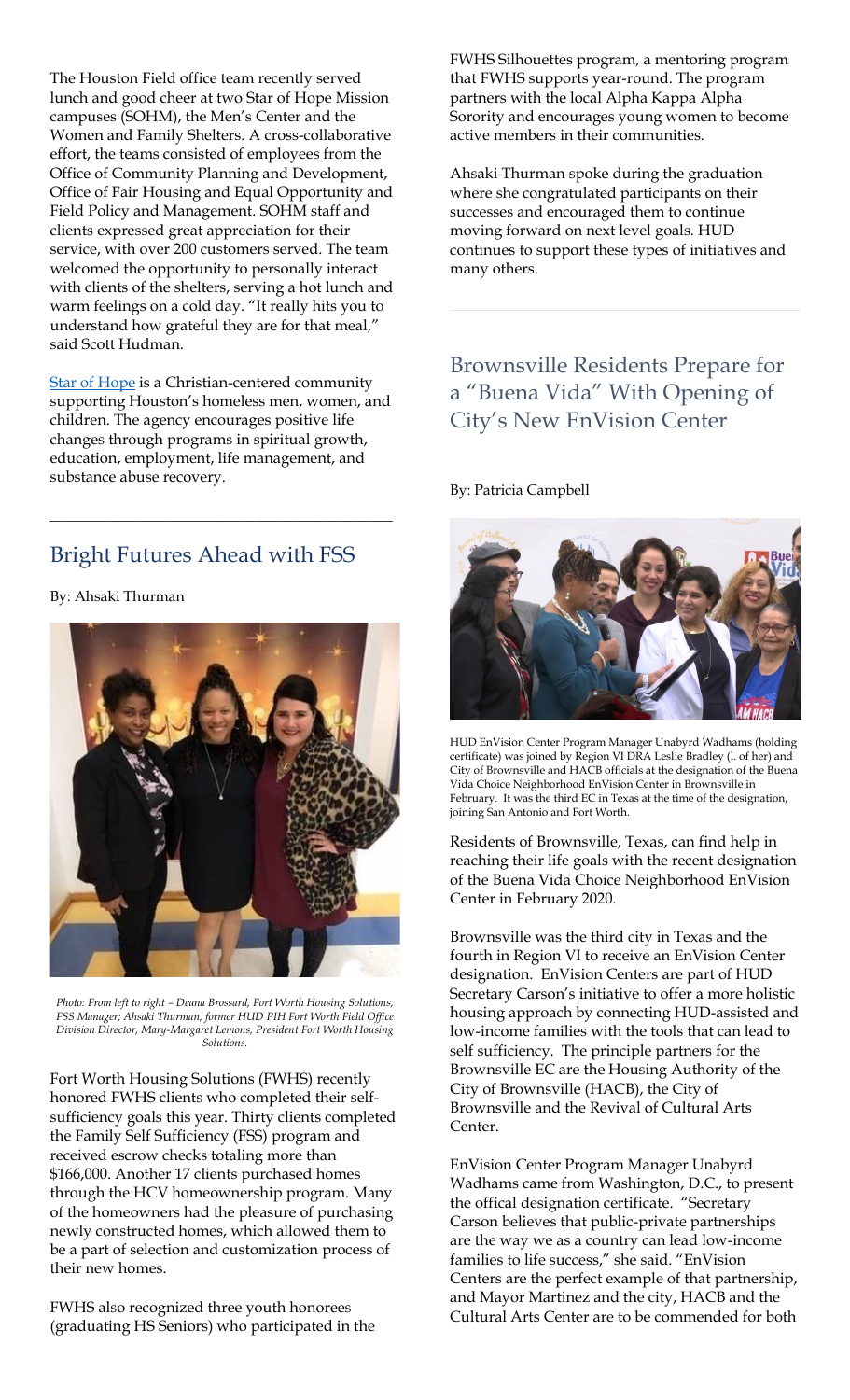their foresight and their hard work in making today's opening a reality."

The Buena Vida Choice Neighborhod EC will provide a wide range of programs to area resdients, including youth leadership and internship programs, ESL, STEM, financial literacy classes, health classes, Family Self Sufficiency counseling, and small business development.

## American Dream City Home to Texas' Fourth EnVision **Center**

By: Patricia Campbell



*Photo: Assistant Deputy Secretary for Field Policy and Management Ben DeMarzo Announces Arlington's EnVision Center Designation.*

The home of the Dallas Cowboys and the Texas Rangers can now boast about being the home of another important Texas institution—its fourth EnVision Center. The Arlington EnVision Center (EC), located in the city's Human Services Center, received its official designation in February.

Assistant Deputy Secretary for Field Policy and Management, Ben DeMarzo was joined by Arlington Mayor Jeff Williams, resident LaCheryl Royal and representatives from the EC's main partners: Mindy Cochran, the Executive Director of the Arlington Housing Authority and Regina Williams, Vice President of the United Way.

HUD Secretary, Dr. Ben Carson also sent a video message where he congratulated the city on their EnVision Center designation. The video was viewed on one of the EnVision Center's new touch screen kiosks, which will be located on the ground floor of the EC. The screen is divided among the four EC pillars, and when visitors walk in, they can touch one of the pillars to find links to services directly related to their needs.

During the event, Arlington resident LaCheryl Royal spoke about her move to the "American Dream City" from West Texas and how she used the services the center offers to reach her goals. After attending financial classes in the very same room where the designation event was held, she worked hard to move forward, and recently received her teacher certification.

"Anyone can dream here, but first you have to envision the dream," said LaCheryl.

Texas' other EnVision Centers are in Fort Worth, San Antonio and Brownsville

### **We Want to Hear from You**

**HUD ISSUES REQUESTS FOR INFORMATION OR COMMENTS ON NEW PROGRAMS AND REGULATIONS. TAKE A LOOK BELOW ON WHERE HUD IS SEEKING PUBLIC INPUT AND LET US HERE FROM YOU!** *(CTRL + Click to follow)*

[FR-6130-P-01 Equal Participation of Faith-](https://www.regulations.gov/document?D=HUD-2020-0017-0001)[Based Organizations in HUD Programs and](https://www.regulations.gov/document?D=HUD-2020-0017-0001)  [Activities: Implementation of Executive Order](https://www.regulations.gov/document?D=HUD-2020-0017-0001)  [13831](https://www.regulations.gov/document?D=HUD-2020-0017-0001)

[FR-6149-P-01 Manufactured Home](https://www.regulations.gov/document?D=HUD-2020-0015-0001)  [Construction and Safety Standards](https://www.regulations.gov/document?D=HUD-2020-0015-0001)

FR-7027-N-06 60- [Day Notice of Proposed](https://www.regulations.gov/document?D=HUD-2013-0049-0005)  [Information Collection: Project Approval for](https://www.regulations.gov/document?D=HUD-2013-0049-0005)  Single- [Family Condominiums](https://www.regulations.gov/document?D=HUD-2013-0049-0005)

### **National News from Washington** *(CTRL + Click to follow)*

[HUD Provides Immediate](https://www.hud.gov/press/press_releases_media_advisories/HUD_No_20_042)  [Relief for Homeowners](https://www.hud.gov/press/press_releases_media_advisories/HUD_No_20_042)  [Among Nationwide](https://www.hud.gov/press/press_releases_media_advisories/HUD_No_20_042)  [Coronavirus Response](https://www.hud.gov/press/press_releases_media_advisories/HUD_No_20_042) 

[HUD Announces Additional](https://www.hud.gov/press/press_releases_media_advisories/HUD_No_20_040)  \$1.1 Million to Public Housing **Authorities to Assist Young** People Aging Out of Foster [Care](https://www.hud.gov/press/press_releases_media_advisories/HUD_No_20_040)

[HUD Awards \\$5 Million to](https://www.hud.gov/press/press_releases_media_advisories/HUD_No_20_038)  **Public Housing Agencies to** [Install Carbon Monoxide](https://www.hud.gov/press/press_releases_media_advisories/HUD_No_20_038)  **[Detectors](https://www.hud.gov/press/press_releases_media_advisories/HUD_No_20_038)** 

[HUD Awards \\$36 Million to](https://www.hud.gov/press/press_releases_media_advisories/HUD_No_20_035)  [Promote Employment and](https://www.hud.gov/press/press_releases_media_advisories/HUD_No_20_035)  **Self-Sufficiency for Public** [Housing Residents](https://www.hud.gov/press/press_releases_media_advisories/HUD_No_20_035)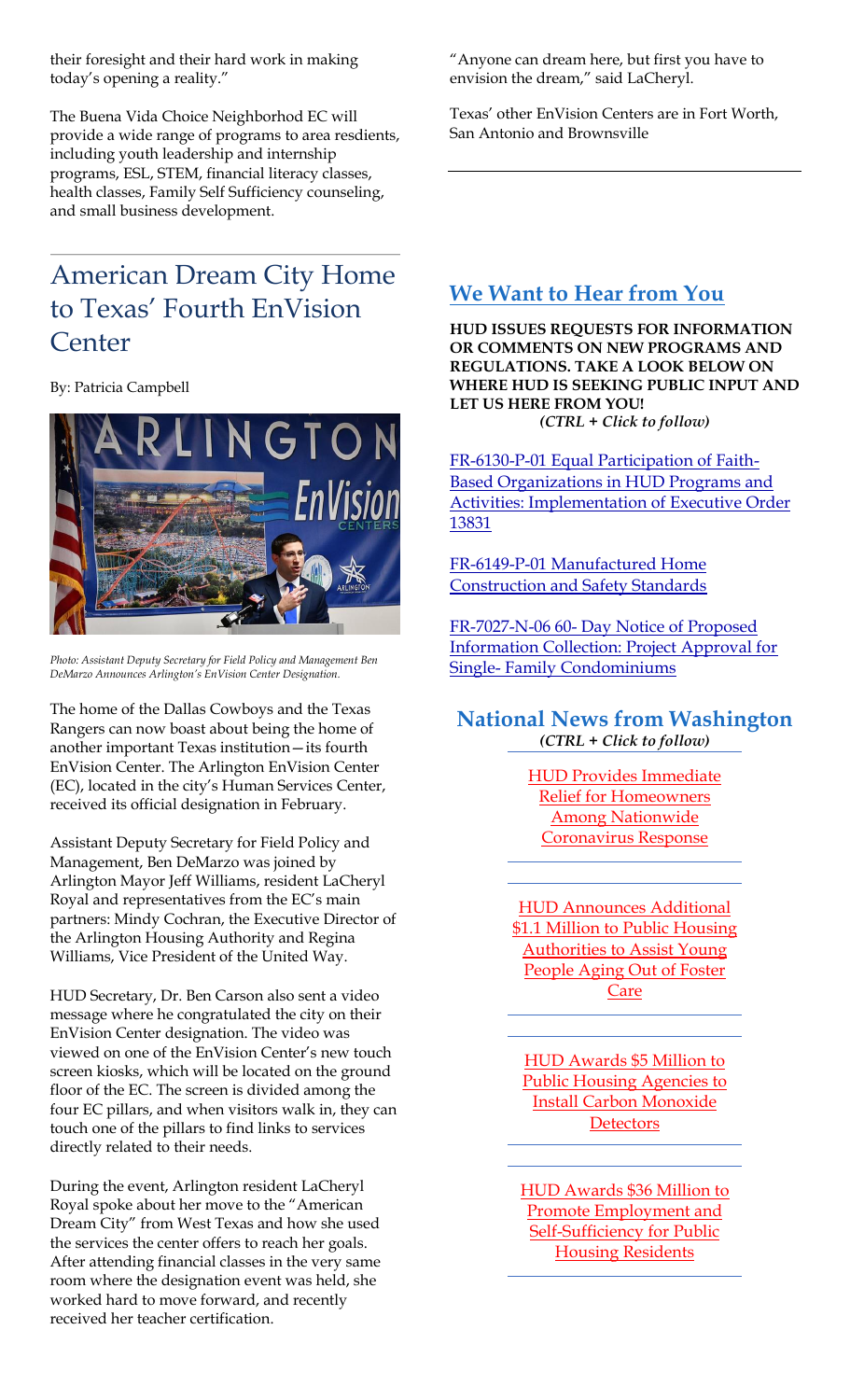[Secretary Ben Carson](https://www.hud.gov/press/press_releases_media_advisories/HUD_No_20_031)  [Announces \\$655 Million to](https://www.hud.gov/press/press_releases_media_advisories/HUD_No_20_031)  [Help Tribes Support More](https://www.hud.gov/press/press_releases_media_advisories/HUD_No_20_031)  [Affordable Housing](https://www.hud.gov/press/press_releases_media_advisories/HUD_No_20_031)

[HUD Awards \\$20 Million to](https://www.hud.gov/press/press_releases_media_advisories/HUD_No_20_029)  [Help Public Housing](https://www.hud.gov/press/press_releases_media_advisories/HUD_No_20_029)  [Residents Secure Higher](https://www.hud.gov/press/press_releases_media_advisories/HUD_No_20_029)  [Paying Jobs](https://www.hud.gov/press/press_releases_media_advisories/HUD_No_20_029)

### **Field Office Contacts**

#### **Arkansas**

Little Rock Field Office Director: Wanda C. Merritt Email: [Wanda.C.Merritt@hud.gov](mailto:Wanda.C.Merritt@hud.gov) Phone: 501-918-5700 Web: [http://portal.hud.gov/hudportal/HUD?src=/sta](http://portal.hud.gov/hudportal/HUD?src=/states/arkansas) [tes/arkansas](http://portal.hud.gov/hudportal/HUD?src=/states/arkansas)

### **Louisiana**

New Orleans Field Office Acting Director: Bam Gressett Email: [Bam.V.Gressett@hud.gov](mailto:Bam.V.Gressett@hud.gov) Phone: 504-671-3741 Web: [http://portal.hud.gov/hudportal/HUD?src=/sta](http://portal.hud.gov/hudportal/HUD?src=/states/louisiana) [tes/louisiana](http://portal.hud.gov/hudportal/HUD?src=/states/louisiana)

#### **New Mexico**

Albuquerque Field Office Director: Lawrence Reyes Email: [Lawrence.C.Reyes@hud.gov](mailto:Lawrence.C.Reyes@hud.gov) Phone: 505-346-6463 Web: [http://portal.hud.gov/hudportal/HUD?src=/sta](http://portal.hud.gov/hudportal/HUD?src=/states/new_mexico) [tes/new\\_mexico](http://portal.hud.gov/hudportal/HUD?src=/states/new_mexico)

#### **Oklahoma**

Oklahoma City Field Office Director: Sharon Gordon-Ribeiro Email: [Sharon.GordonRibeiro@hud.gov](mailto:Sharon.GordonRibeiro@hud.gov) Phone: 405-609-8400 Web: [http://portal.hud.gov/hudportal/HUD?src=/sta](http://portal.hud.gov/hudportal/HUD?src=/states/oklahoma) [tes/oklahoma](http://portal.hud.gov/hudportal/HUD?src=/states/oklahoma)

Tulsa Field Office Director: Sharon Gordon-Ribeiro Email: [Sharon.GordonRibeiro@hud.gov](mailto:Sharon.GordonRibeiro@hud.gov) Phone: 918-292-8900 Web: [http://portal.hud.gov/hudportal/HUD?src=/sta](http://portal.hud.gov/hudportal/HUD?src=/states/oklahoma) [tes/oklahoma](http://portal.hud.gov/hudportal/HUD?src=/states/oklahoma)

#### **Texas**

Deputy Regional Administrator: Leslie Bradley Fort Worth Regional Office Email: [Leslieann.Bradley@hud.gov](mailto:Leslieann.Bradley@hud.gov) Phone: 817-978-5965 Web: [http://portal.hud.gov/hudportal/HUD?src=/sta](http://portal.hud.gov/hudportal/HUD?src=/states/texas) [tes/texas](http://portal.hud.gov/hudportal/HUD?src=/states/texas)

Houston Field Office Director: Dr. Edward L. Pringle Email: [Edward.L.Pringle@hud.gov](mailto:Edward.L.Pringle@hud.gov) Phone: 713-718-3199 Web: [http://portal.hud.gov/hudportal/HUD?src=/sta](http://portal.hud.gov/hudportal/HUD?src=/states/texas) [tes/texas](http://portal.hud.gov/hudportal/HUD?src=/states/texas)

Zuleika Morales-Romero Email: [Zuleika.K.Morales@hud.gov](mailto:Zuleika.K.Morales@hud.gov) Phone: 210-475-6800 Web: [http://portal.hud.gov/hudportal/HUD?src](http://portal.hud.gov/hudportal/HUD?src=/states/texas) [=/states/texas](http://portal.hud.gov/hudportal/HUD?src=/states/texas)

### **You May Also Call:**

**For Public Housing:** 1-800-955-2232

**For Housing Counseling:** 1-800-569-4287

**For Housing Discrimination:** 1-800-669-9777 (or 1-800-927-9275 for TTY)

**For Multifamily Complaints:** 1-800-MULTI-70 (1-800-685-8470)

### **Internet/E-Mail Resources:**

Email HUD Customer Service at: [TXWebmanager@hud.gov](mailto:TXWebmanager@hud.gov) (Texas), [ARWebmanager@hud.gov](mailto:ARWebmanager@hud.gov) (Arkansas), [LAWebmanager@hud.gov](mailto:LAWebmanager@hud.gov) (Louisiana), [NMWebmanager@hud.gov](mailto:NMWebmanager@hud.gov) (New Mexico), [OKWebmanager@hud.gov](mailto:OKWebmanager@hud.gov) (Oklahoma)

At [www.hud.gov,](http://www.hud.gov/) you can find information on most of our programs, including HUD information and resources related to coronavirus/COVID-19 at [www.hud.gov/coronavirus](http://www.hud.gov/coronavirus)

If your mortgage is insured by FHA: 1-800- Call-FHA (1-800-225-5342) or Email: [Answers@hud.gov](mailto:Answers@hud.gov)

The Centers for Disease Control and Prevention (CDC) offers the most up-to-date information on COVID-19. For updates from CDC, please visit [www.coronavirus.gov.](http://www.coronavirus.gov/)

#### **Quick Links** *(CTRL + Click to follow)*

**[The Federal Register: Housing and Urban](https://www.federalregister.gov/agencies/housing-and-urban-development-department)  [Development Significant & Recently Published](https://www.federalregister.gov/agencies/housing-and-urban-development-department)  [Documents](https://www.federalregister.gov/agencies/housing-and-urban-development-department)**

**GRANTS.GOV**SM **[Opportunities with the](http://www.grants.gov/search-grants.html?agencyCode%3DHUD)  [Department of Housing and Urban Development](http://www.grants.gov/search-grants.html?agencyCode%3DHUD)**

**The HUD Experience – Region VI e-News Brief** We welcome your feedback and invite you to share your news with Patricia Campbell at [Patricia.A.Campbell@hud.gov](mailto:Patricia.A.Campbell@hud.gov) If you know anyone who would like to receive *The HUD Experience*, please feel free to share. We safeguard and do not rent, sell or permit the use of our lists. To subscribe or unsubscribe, please email: [Patricia.A.Campbell@hud.gov](mailto:Patricia.A.Campbell@hud.gov)

San Antonio Field Office Director: